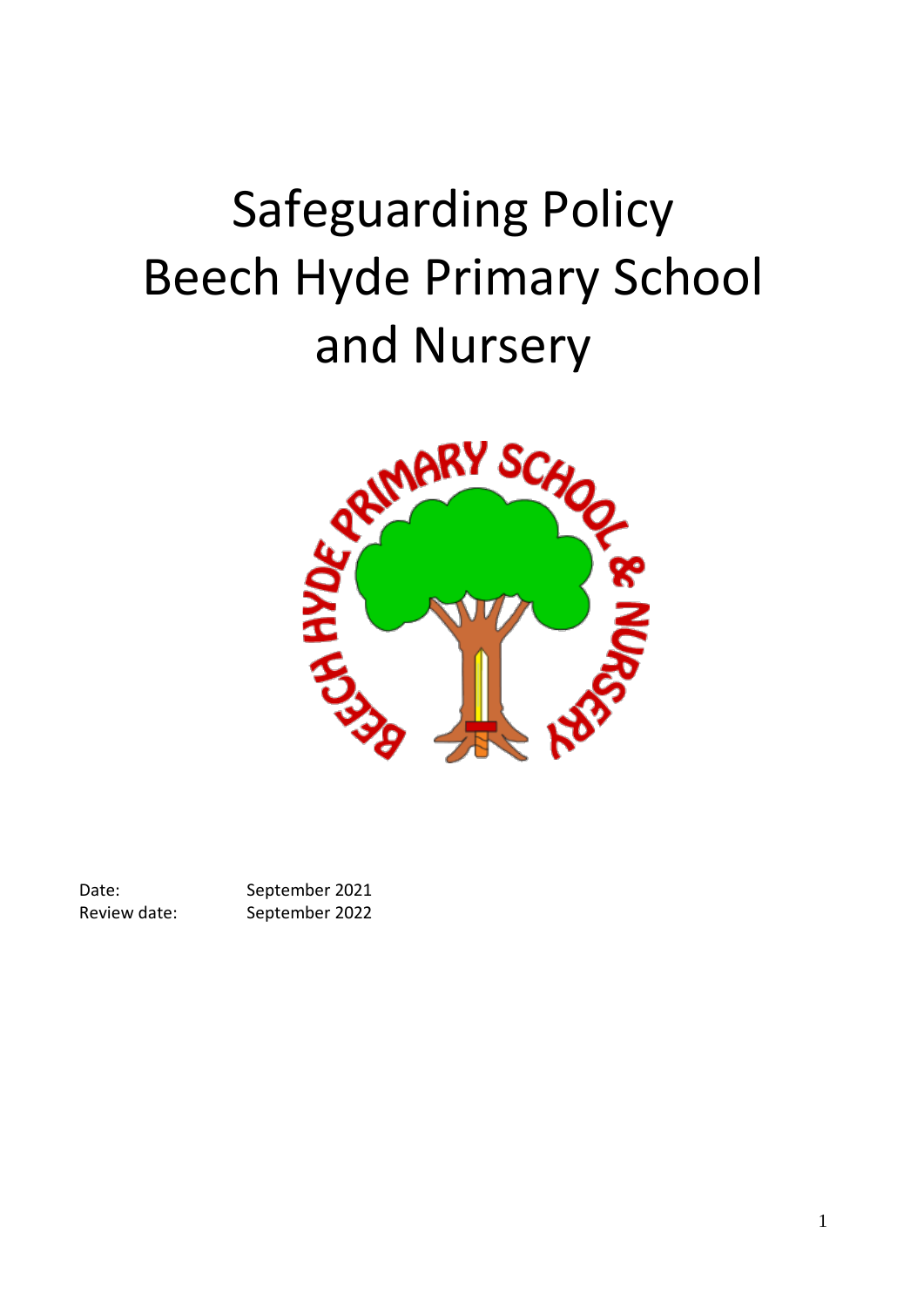The procedures within this policy apply to all staff, volunteers and Governors and are in line with Hertfordshire Safeguarding Children Board (HSCB). This policy should be read in conjunction with the Child Protection policy which sets out the specific procedures to follow when there are concerns for individual / groups of children.

## **1 INTRODUCTION**

This policy sets out Beech Hyde Primary School and Nursery's responsibilities under the Children Act 2004 to ensure children, young people and adults at risk are kept safe from harm.

# **Terminology:**

Safeguarding and promoting the welfare of children refers to:

- **•** protecting children from maltreatment
- preventing impairment of children's health or development
- **•** ensuring children are growing up in circumstances consistent with the provision of safe and effective care

The aim of safeguarding is to enable children to have optimum life chances and to enter adulthood successfully.

#### **What's the difference between Safeguarding and Child Protection?**

**Safeguarding** is an 'umbrella' term that incorporates child protection. **Child Protection** is the process and activities undertaken to fulfil statutory obligations to protect specific children who have been identified as suffering, or at risk of significant harm. All agencies and individuals should proactively **safeguard and promote** the welfare of children so that the need for action to protect children from harm is reduced.

#### **2 PRINCIPLES AND AIMS**

Our Principles:

- The welfare of children, and their wishes and feelings are afforded consideration when developing and carrying out school activities
- All children have equal rights to support and protection irrespective of their race, age, ability, gender, language, religion, sexual orientation and culture
- All staff and volunteers have a responsibility to identify and respond to the needs of children and report any concerns immediately

We aim:

- $\blacksquare$  To provide all staff (employed, contracted and visiting) with the necessary information / training to enable them to meet their statutory responsibilities to promote and safeguard the wellbeing of children
- To provide parents, carers and children with information about the school's arrangements to keep children safe.
- To ensure safe and consistent best practice across the school
- To demonstrate the school's commitment with regard to safeguarding children

#### **3 FRAMEWORK**

This policy has been devised in accordance with the following legislation and guidance: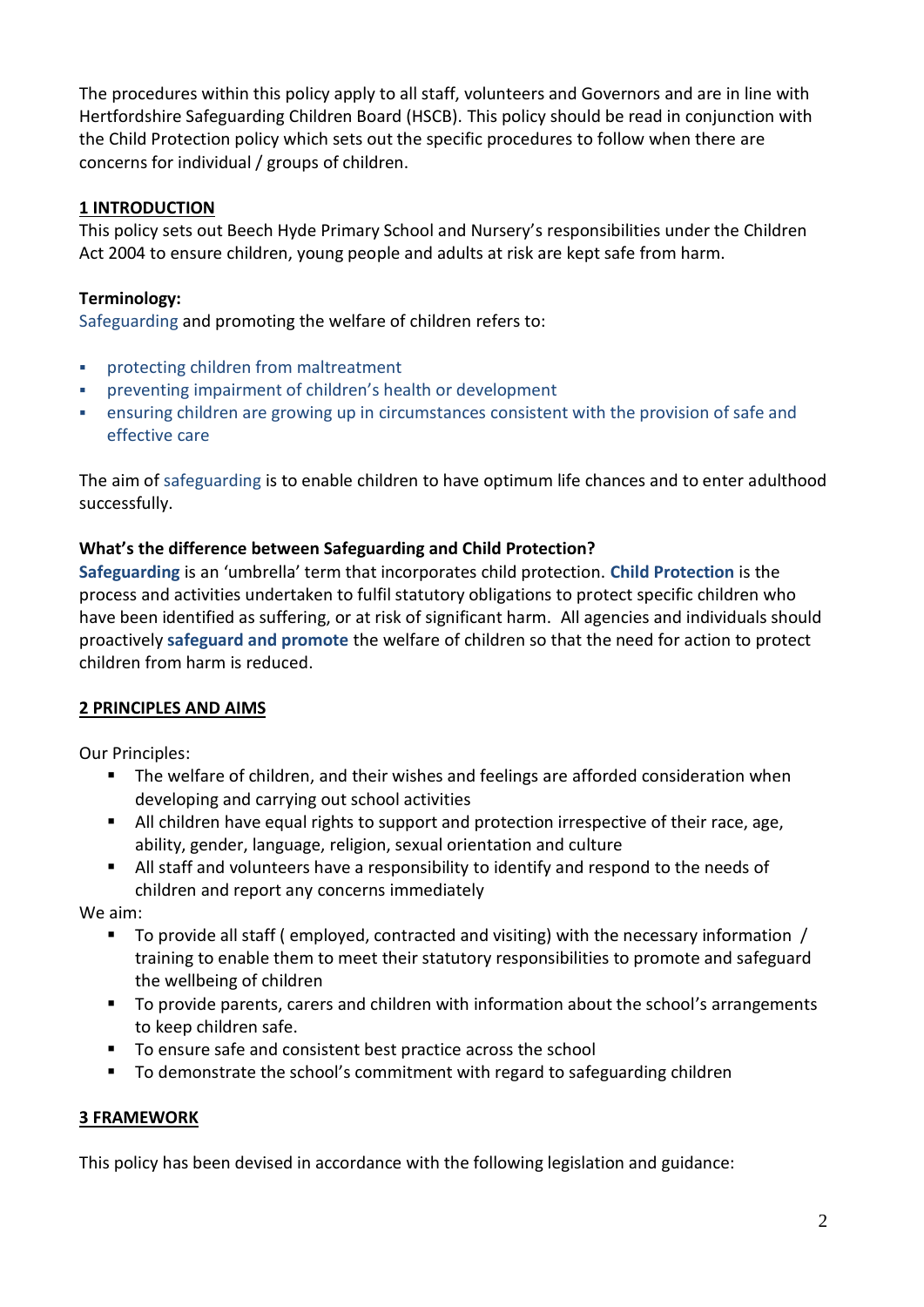- **Arrangements for Managing Allegations of Abuse Against People Who Work With Children or Those Who Are in A Position of Trust, Hertfordshire Safeguarding Children Board Interagency Procedures Manual** [http://hertsscb.proceduresonline.com/chapters/p\\_manage\\_alleg.html](http://hertsscb.proceduresonline.com/chapters/p_manage_alleg.html)
- **Disqualification under the Childcare Act 2006** Statutory guidance for local authorities, maintained schools, independent schools, academies and free schools, DfE (February 2015) [www.gov.uk/government/publications/disqualification-under-the-childcare-act-2006](http://www.gov.uk/government/publications/disqualification-under-the-childcare-act-2006)

# • **Education Act 2002**

**Section 175** – requires local education authorities and the governors of maintained schools and further education (FE) colleges to make arrangements to ensure that their functions are carried out with a view of safeguarding and promoting the welfare of children.

**Section 157**and the Education (Independent Schools Standards) (England) Regulations 2003 - require proprietors if independent schools (including academies and technology colleges) to have arrangements to safeguard and promote the welfare of children who are pupils at the school.

- **Guidance for Safer Working Practice,** Safer Recruitment Consortium (May 2019)
- **Information Sharing: Advice for practitioners**, DfE (March 2015)
- **Keeping Children Safe in Education**, DfE (September 2021)
- **Sexual Offences Act** , HM Government (2003)
- **Teachers' Standards 2012**, DfE (2011)

These standards set the minimum requirements for teachers' practice and conduct. Teachers, including Headteachers, should safeguard children's wellbeing and maintain public trust in the teaching profession as part of their professional duties.

- **What to do if you're worried a child is being abused**, DfE (March 2015) Non statutory advice which helps everyone who works with children to identify abuse and neglect and take appropriate action
- **Working Together to Safeguard Children: A guide to inter-agency working to safeguard and promote the welfare of children***,* DfE (2015)

#### **Relevant associated policies**

In order to safeguard and promote the welfare of children, this policy should also be read in conjunction with other associated policies to ensure the safety and wellbeing of children.

- Anti-Bullying
- Attendance
- Behaviour
- Child Protection
- Complaints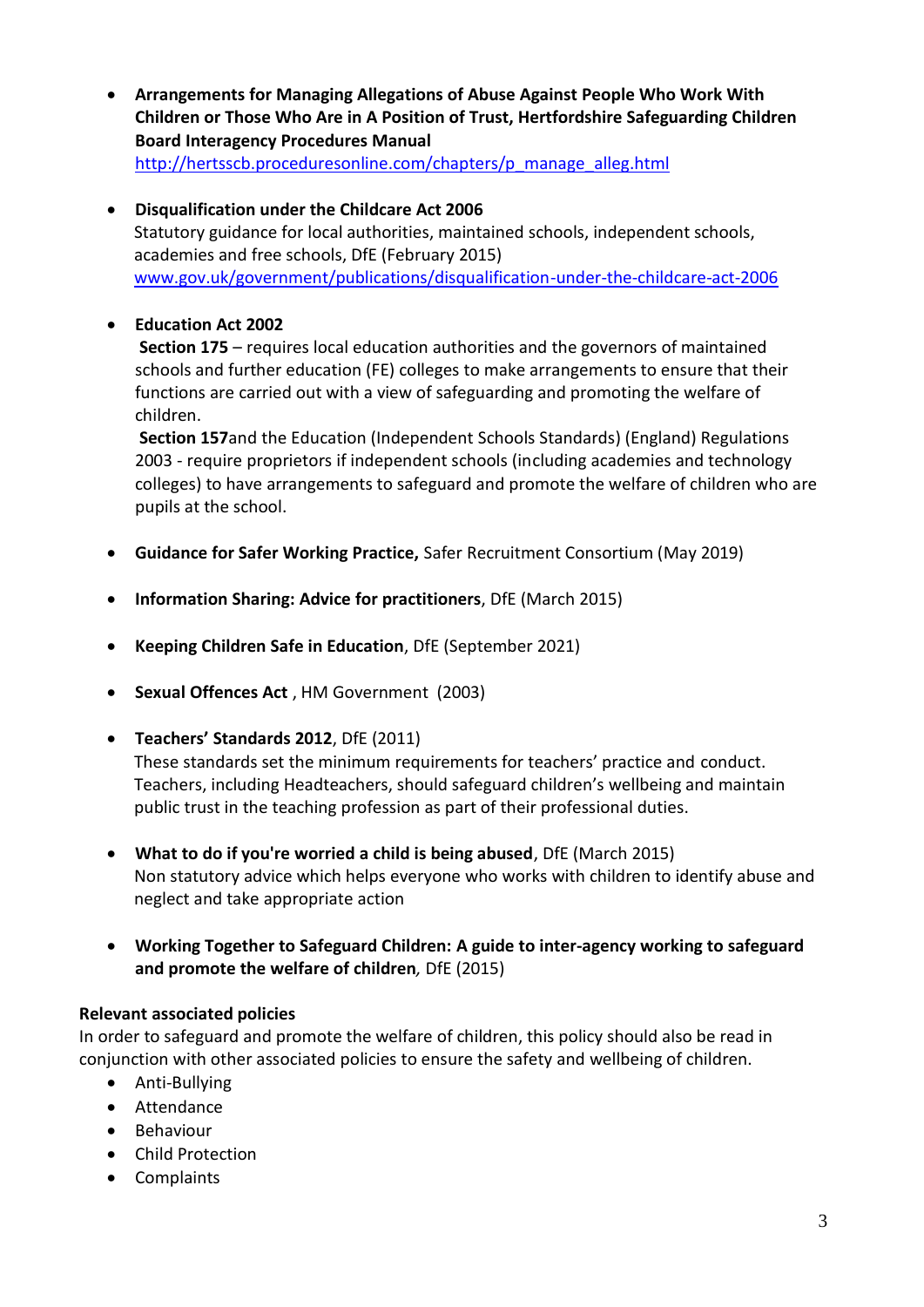- Confidentiality
- Off site visits
- Online Safety
- Harassment and bullying
- Health and Safety including site security
- Intimate care
- Managing allegations
- Medicines and medical policy , including first aid
- Physical intervention and positive handling
- Safer recruitment
- SEN
- Code of conduct for employees
- Whistle blowing

Copies of all school policies are available either on the school website or on request from the school office.

#### **4 SAFEGUARDING THEMES**

#### **Anti-bullying**

We aim to help our children to develop with confidence in an environment that is safe and free from the emotional and physical distress that can result from bullying. We ensure that procedures are in place to monitor and address anti-bullying issues.

#### **Attendance**

The school takes action to pursue and address all unauthorised absences in order to safeguard the welfare of children in our care. We implement the statutory requirements in terms of monitoring and reporting children missing education and off-rolling and understand how important this practice is in safeguarding children.

#### **Child protection**

The school has a detailed Child Protection policy. The Governing Body reviews the policy annually. All child protection concerns are managed in accordance with the Hertfordshire Safeguarding Children Board Inter-Agency Child Protection Procedures. A copy of these procedures can be found at [www.hertssafeguarding.org.uk.](http://www.hertssafeguarding.org.uk/)

Children's Services telephone number **03001234043 (including out of hours**)

#### **Complaints**

The school has a complaints procedure available to parents, pupils and staff who wish to report concerns. All reported concerns are taken seriously and dealt with according to the procedure explained in the Complaints Policy. Anything that constitutes an allegation against a member of staff or volunteer will be dealt with under the specific procedures for Managing Allegations Against Staff.

#### **Confidentiality**

All staff understand that safeguarding issues are approached with a high level of confidentiality.

Safeguarding information is stored and handled in line with the Data Protection Act 2018. The DSP will normally obtain consent from the child/parent to share sensitive information with outside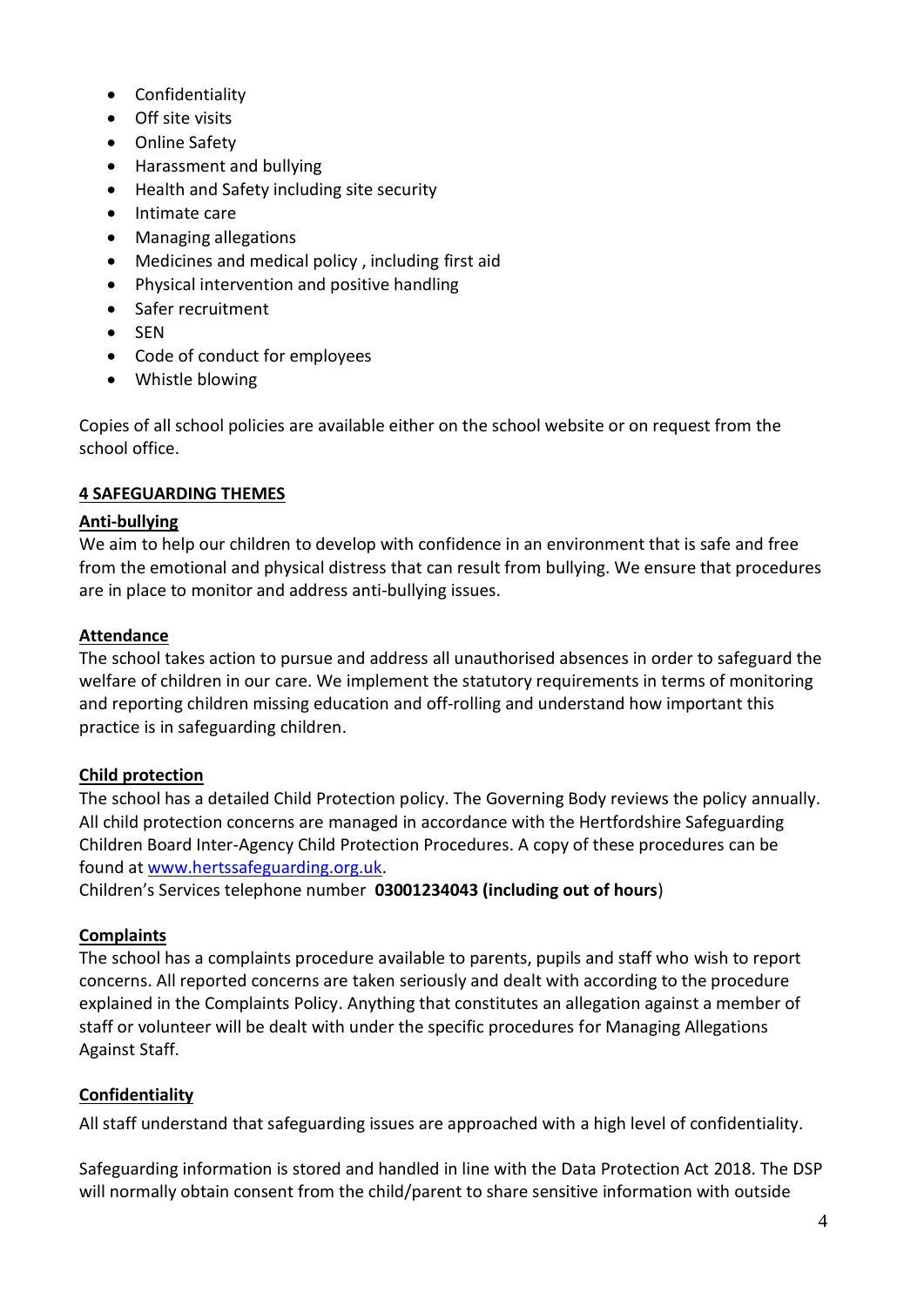agencies. Where there is good reason to do so (e.g. to help to protect a child), the DSP may share information without consent and will record the reason for this. Safeguarding records are normally exempt from the disclosure provisions of the Data Protection Act, which means that children and parents do not have an automatic right to see them. The School will retain this information on the pupil file and transfer to the next school/archive the information in line with The Education (Pupil Information) (England) Regulations 2005 and The Information and Records Management Society. The school will only share information about a child with adults who have parental responsibility for that child. Please see Hertfordshire's Pupil Safeguarding Records Guidance at [hwww.thegrid.org.uk/info/welfare/child\\_protection/policy/local.shtml#pupilsafe](http://www.thegrid.org.uk/info/welfare/child_protection/policy/local.shtml#pupilsafe) for further information.

# **Curriculum**

Children are taught to understand and manage risk as part of their PSHE education and relationships lessons and in other aspects of school life. Safeguarding issues are discussed with the children as appropriate.

The school aims to ensure that children are aware of behaviour towards them that is not acceptable and how they can keep themselves safe. All children know that we have senior members of staff with responsibility for child protection and they are made aware of who these people are. We inform children of whom they might talk to, both in and out of school, their right to be heard and what steps can be taken to protect them from harm.

#### **Online safety**

Our Online Safety policy covers the teaching of children to stay safe when using the internet in and out of school, including the risks of sharing content and images online, and tackling bullying, including cyber bullying. Cyber-bullying by children, via texts and emails, will be treated as seriously as any other type of bullying and will be managed through our anti-bullying procedures.

The School will ensure that appropriate filtering methods are in place to ensure that children are safe from all types of inappropriate and unacceptable materials, including terrorist and extremist material.

#### **Digital images:**

The school has a clear policy which covers the taking and use of digital images and video of children and takes steps to ensure that it is understood and enforced. The school ensures that all usage of iPads within the school will be supervised by an adult at all times.

Staff and children sign ICT Acceptable Use Agreements. For staff this includes a section on the use of digital images and clarification about the position regarding the use of personal mobile phones/cameras for taking pictures. Where volunteers are supporting school staff, they should abide by the same rules as school staff as far as is reasonable.

#### **Health and safety**

We have a Health & Safety Policy which demonstrates the consideration we give to minimising any risk to the children when on the school premises and when undertaking activities out of school under the supervision of our staff. At all times there has to be appropriate staffing levels and when off-site, appropriate and agreed pupil / adult ratios are maintained. The lead adult always assesses visits/trips as to the level of risk and all trips are finally authorised by the Headteacher.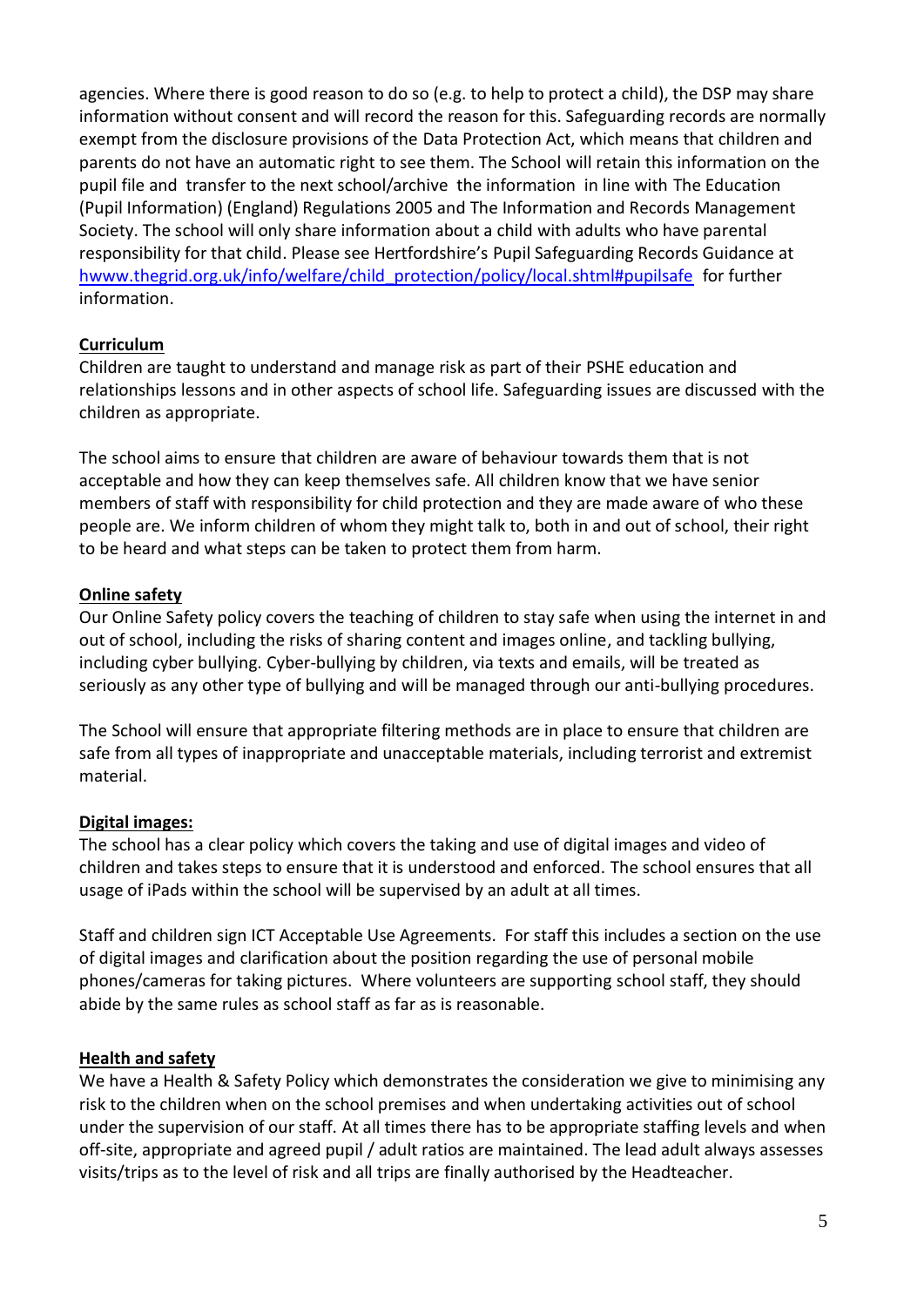Our school has lone working risk assessments in place and procedures for staff where there is a security risk due to the need to work alone; staff at high risk will receive appropriate training.

A copy of the Health and Safety Policy is available on the school website and a hard copy is available in the Headteacher's office.

## **Inclusion and diversity**

Some children may be at increased risk of neglect and or abuse. Many factors can contribute to an increase in risk, including prejudice and discrimination, isolation, social exclusion, communication issues and reluctance on the part of some adults to accept that abuse can occur.

Our school ethos promotes and accepts the differences between all children and adults. In practice this is about ensuring inclusion of individuals and treating them fairly and equally, no matter the diversity of their race, gender, age, disability, religion or sexual orientation.

Promoting equality and diversity in education is essential for both teachers and children. The aim is to create a classroom environment where all children can thrive together and understand that individual characteristics make people unique and not 'different' in a negative way.

In line with Keeping Children Safe in Education (updated September 2021), to ensure that all of our pupils receive equal protection, we will also give special consideration to additionally vulnerable groups (as outlined in our Child Protection Policy), for example children with disabilities or special educational needs. Special consideration is also given in the provision of safeguarding information and resources in accessible formats for children and adults with communication needs.

# **Managing allegations against staff and volunteers**

Beech Hyde School aims to provide a safe and supportive environment which secures the wellbeing and very best outcomes for our children. We do recognise that sometimes the behaviour and actions of adults may lead to an allegation of abuse.

Allegations sometimes arise from a differing understanding of the same event. We also recognise that allegations can be genuine and there are some adults who deliberately seek to harm or abuse children. We take all possible steps to safeguard our children. We always ensure that the procedures outlined in [Hertfordshire](http://norfolkscb.proceduresonline.com/chapters/p_alleg_work.html) Safeguarding Children Board Inter-agency Procedures and Part 4 of 'Keeping Children Safe in Education', (updated September 2021)are adhered to and will seek appropriate advice from the Local Authority Designated Officer (LADO). The Hertfordshire LADO Service can be contacted on **0300 123 4043.**

#### **Partnership with other services**

It is essential to establish positive and effective working relationships with other agencies that are partners of the Hertfordshire Safeguarding Children Board. All these agencies share information to ensure the safeguarding of all children.

# **Partnership with parents**

Beech Hyde Primary School is committed to working in partnership with parents and carers to safeguard and promote the welfare of children and to help them to understand our statutory responsibilities in this area. We are committed to working with parents positively, openly and honestly. Beech Hyde Primary School will share with parents any concerns we may have about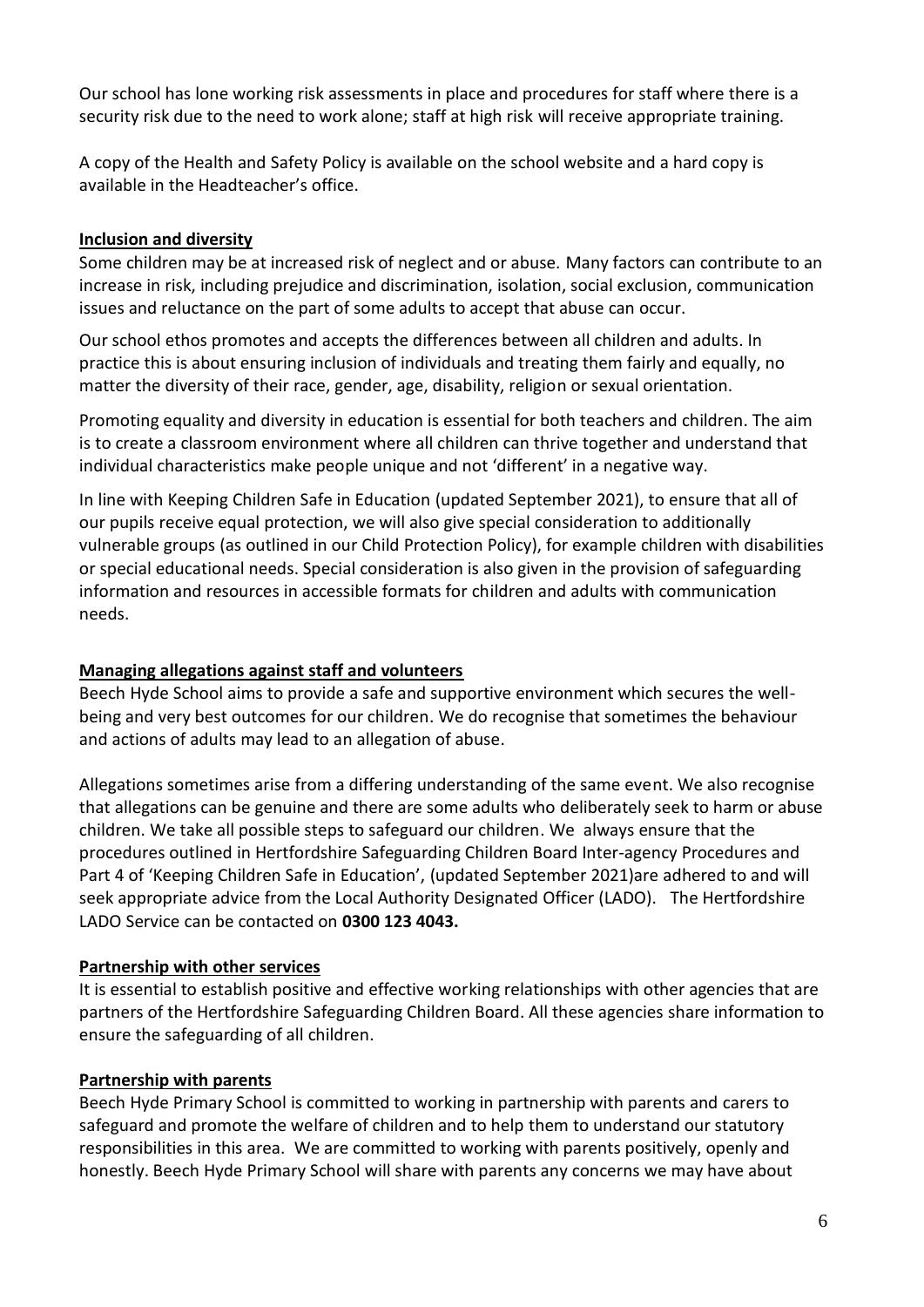their child unless to do so may place a child at risk of harm. We encourage parents to discuss any concerns they may have with their child's class teacher, Mrs Harvey, Mrs Field or Mrs Berry.

#### **Preventing extremism and radicalisation**

The school supports the Prevent Duty. Staff have been trained and know what to look for and how to respond in terms of extremism and radicalisation.

#### **Safer recruitment**

Our recruitment process selects, screens, trains and supervises staff and volunteers to prevent the appointment of unsuitable people.

The school has a legal duty to refer to the Disclosure and Barring Service anyone who has harmed, or poses a risk of harm, to a child. We also have a duty to report if there is reason to believe a member of staff has committed one of a number of listed offences and who has been removed from working (paid or unpaid) in regulated activity, or would have been removed had they not left. If these circumstances arise in relation to a member of staff at our school, a referral is made as soon as possible after the resignation or removal of the individual in accordance with advice from the Local Authority Designated Officer ( LADO) and/or HR.

Our school also adheres to the guidance issued by The Department for Education in 2015 regarding persons who are disqualified under the Childcare Act 2006.

#### **Safer working practices**

All adults who come into contact with our children have a duty of care to safeguard and promote their welfare. There is a legal duty placed upon us to ensure that all adults who work with or on behalf of our children are competent, confident and safe to do so.

The Teachers' Standards (DfE,2011) are augmented by standards of personal and professional conduct e.g. ethics and behaviour, in and out of school. Teachers are expected to 'uphold public trust in the profession by showing tolerance and respect for the rights of others, not undermining fundamental British values and ensuring that personal beliefs are not expressed in ways which exploit pupils' vulnerability' .

All staff are provided with a copy of our school's Code of Conduct Policy, Keeping Children Safe in Education Part 1 (September 2021), School handbook, Health and Safety Policy, Confidentiality Policy, Acceptable Use if ICT Policy, and the Whistleblowing Policy at induction. All staff and volunteers are expected to carry out their work in accordance with this guidance and will be made aware that failure to do so could lead to disciplinary action.

The link below will direct you to the current government guidance on safer working practice which we share with staff:

[http://www.safeguardinginschools.co.uk/wp-content/uploads/2015/10/Guidance-for-Safer-](http://www.safeguardinginschools.co.uk/wp-content/uploads/2015/10/Guidance-for-Safer-Working-Practices-2015-final.pdf)[Working-Practices-2015-final.pdf](http://www.safeguardinginschools.co.uk/wp-content/uploads/2015/10/Guidance-for-Safer-Working-Practices-2015-final.pdf)